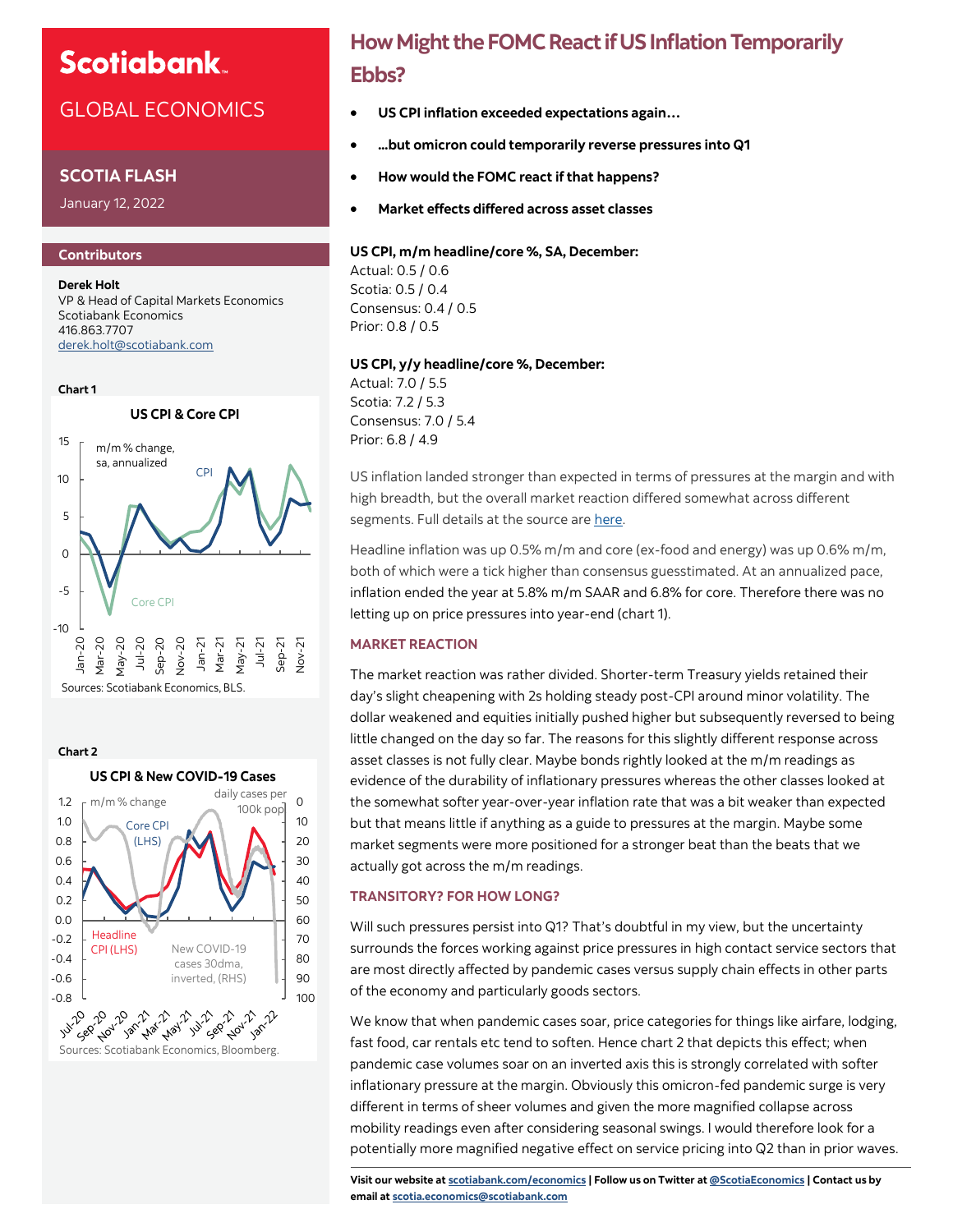### January 12, 2022

The offsetting complication may be goods prices. Drivers of what could be faster goods price inflation are increased bottlenecks and supply side issues in general. This encapsulates challenges such as getting workers to show up, hiring new ones, and sourcing inputs in the context of often tight inventory to sales readings. Another driver is that when pandemic cases soar, they can motivate more of a shift in the composition of spending away from services toward goods and particularly through online orders. That can increase pricing power and scarcity of goods.

Given that services have a higher weight of roughly two-thirds within total consumption, the disinflationary effect of the pandemic case surge may dominate in the near-term.

Added complications to nearer-term inflation forecasting include next month's revisions to spending weights in January CPI that will draw from 2019–20 spending patterns instead of 2017–18 spending patterns, plus the following month's adjustments to seasonal factors.

## **FEDERAL RESERVE IMPLICATIONS**

How the Fed reads high inflation in December as it potentially gives way toward disinflationary evidence during Q1 could complicate market perspectives around policy action by the March FOMC. My hunch is that the FOMC will look through disinflationary pressures in early 2022 because a) omicron is expected to be a transitory effect that distributes growth and inflation into subsequent quarters, b) the FOMC is of the view that the US economy tends to prove itself to be more resilient than feared through pandemic waves, and c) because of where they presently sit in terms of dual mandate progress.

It's this last point that's key. Omicron is hitting the US economy at capacity pressures measured by output gaps, at or very near maximum employment (likely at or beyond in my view) and with inflation massively overshooting policy goals. If all that omicron does is to temporarily soften dual mandate variables then monetary policy should look through it toward conditions it can influence in the months and quarters ahead.

At the margin, that likely keeps alive pressure to hike as soon as the March FOMC meeting while getting toward something more neutral faster than markets are pricing. On balance sheet run-off, Chair Powell sounded as if he was leaning to "later" in the year as a signal against some of the more hawkish voices that would prefer skipping reinvestment or ending it very soon after a first hike. That could mean that reinvestment is tapered or ends by about the September FOMC.

This last point matters at least as much as the policy rate. When the curve inverted the last time, the Fed had less than US\$2 trillion of Treasuries in its SOMA account and in the vicinity of US\$1 ½ trillion of MBS. At present, the Fed holds two-and-a-half times as much in Treasuries and more than \$1 trillion in additional MBS. If the Fed wants to steepen out the curve by raising the crushed term premia, then it has greater ability to do so just as issuance pressure returns than it did the last time. This is part of the reason behind our forecast for the US 10 year yield to cross 2% and head toward 2½% into 2023 while not ruling out greater upside risk.

## **CPI DETAILS**

Details details, yes we'll get to them now.

Chart 3 shows the year-over-year changes in prices by category. Chart 4 does likewise but weights their relative contributions by using their relative importance as a share of the consumption basket.

Chart 5 shows the month-over-month changes in prices by category. Chart 6 does likewise but uses weighted contributions.

Charts 7–18 break out several individual categories. Core goods price inflation and core services price inflation both accelerated.

Across high contact pandemic categories, airfare was up 2.7% m/m, car rentals were down 5.3% m/m, intracity transport was up 0.9% m/m, lodging away from home was up 1.2% m/m, and take-out prices were up 0.6% m/m. Americans' appetite for high contact services was unaffected by the early stages of omicron uncertainty as price effects probably lagged somewhat. I'd repeat that these same pandemic categories that were the ones that were generally lit up again in December are the ones that are vulnerable to downside risk into Q1 as mobility cratered.

Upsides came from gains in categories like owners' equivalent rent (+0.4% m/m), rent (+0.4% m/m), new vehicle prices that were up 1% m/m and with used vehicles up another 3.5% m/m with clothing up 1.7% and both food categories (at home, away) were up significantly. Appliance prices were up another 1.1% m/m (if you can get them!!), gasoline was down -0.5% m/m, and electronics (namely home video and audio) were down 1.3% m/m.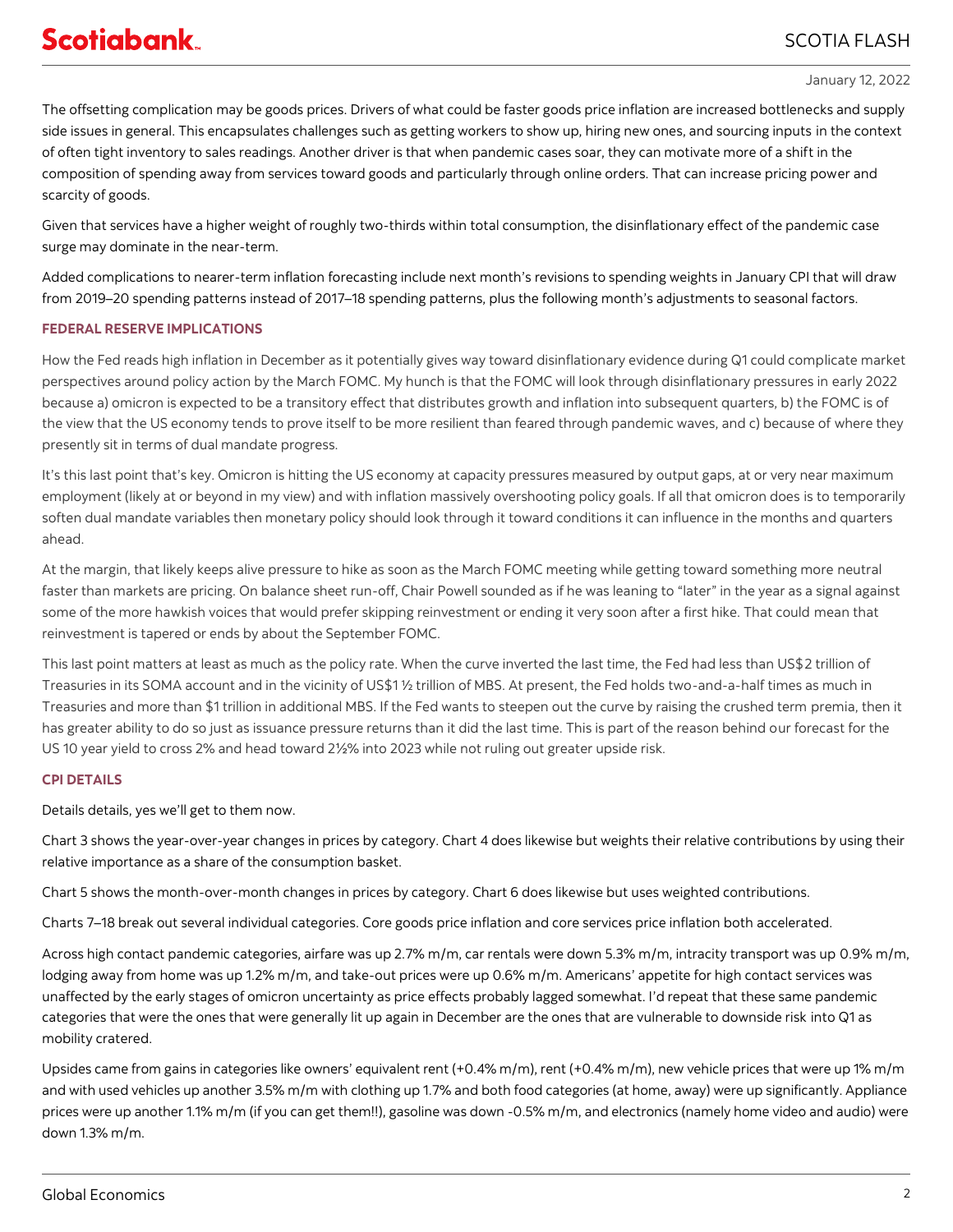January 12, 2022

Lower natural gas prices weighed on inflation with utility gas service down 1.2% m/m.

All of this illustrates how badly the Fed and particularly Chair Powell got inflation dead wrong by a) saying it was transitory, b) saying there is narrow breadth and c) saying it was just driven by idiosyncratic pandemic effects. When it's your home, your vehicles, your groceries, and clothing and appliances etc etc that are all being lit up, then it's definitely the bulk of things most people consume.

At the same time, the Fed's focus upon inclusion last year led it to overestimate that amount of slack that existed in the US job market. We're now at the point at which wage pressures are reflecting much tighter job markets.

In Powell's partial defence, it's true that many forecasters and including markets did not expect inflation to be this high if we go back to expectations that were being set at an earlier stage of the pandemic. Where I fault the Fed Chair, however, was in lacking humility when forcefully taking just one single side of the inflation argument by sounding completely convinced that it was all just a head fake. The Fed Chair should have been more balanced and circumspect toward the evidence as it rolled in. Because he went to the tail of opinion on what was driving inflation, we are now in a position whereby the Federal Reserve is well behind the curve and facing the risks of having to act later than would have been preferred. The same holds true for having overestimated labour market slack and hence underestimating wage pressures.

Please also see the CPI dashboard table on the last pages of this publication. It's created by Marc Ercolao and does a nifty job at summarizing component changes with miniature charts and includes figures like standard deviations and z-scores in order to show the magnitude of movements relative to norms.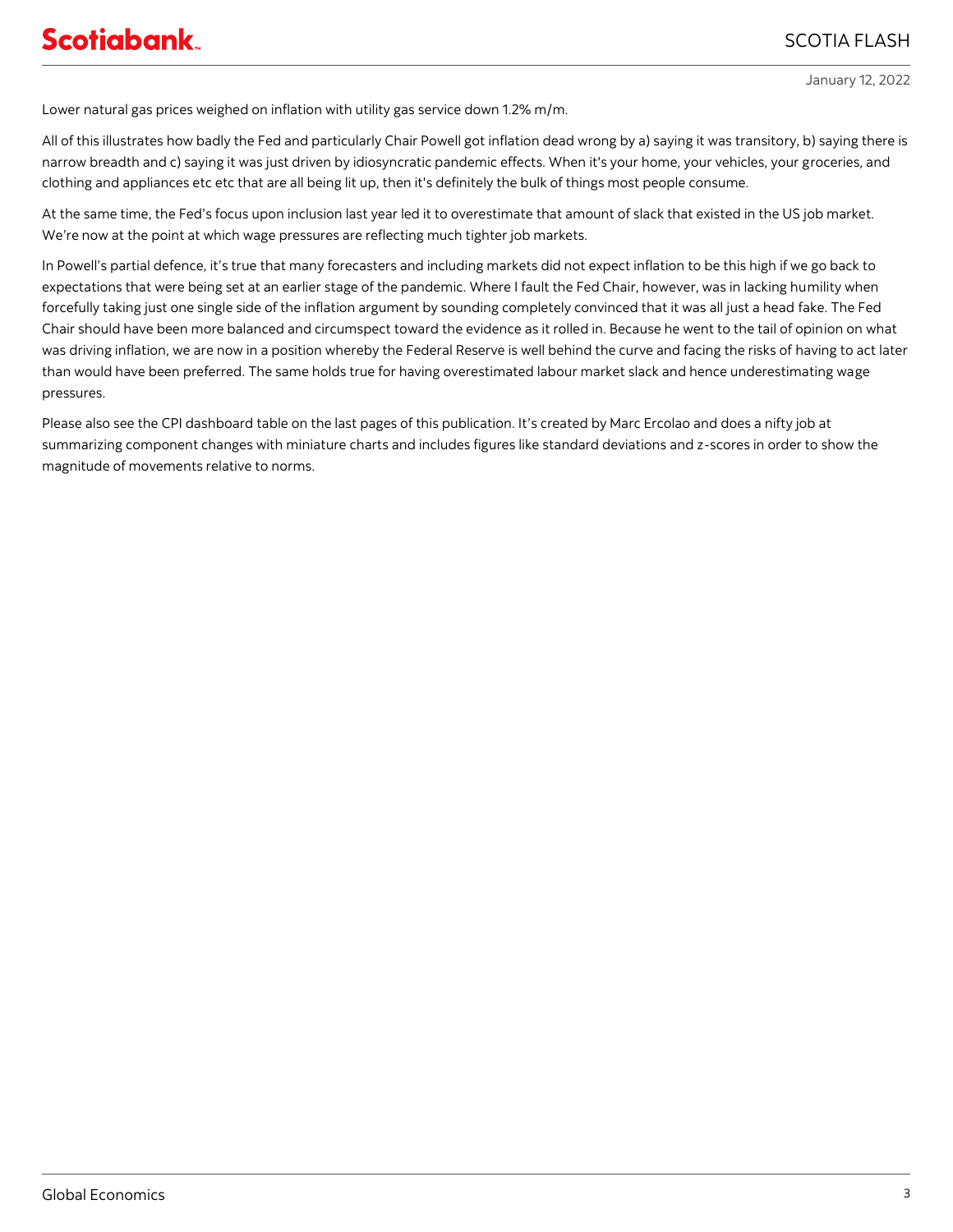January 12, 2022

# **Scotiabank**

### **Chart 3 Chart 4**

## **December 12-Month Changes in US Headline CPI Categories**

Шиннинг

a da antara da Santo Barcal de Santo de Santo de Santo de Santo de Santo de Santo de Santo de Santo de Santo d

-10 -5 0 5 10 15 20 25 30 35 Leased Cars and Trucks Health Insurance Tenants' and Household Insurance Educational Books and Supplies Video and Audio Products Other Household Equipment Personal Care Products Medicinal Drugs Information Technology Commodities Recreational Reading Materials Telephone Services Alcoholic Beverages at Home Motor Vehicle Fees Housekeeping Supplies Tuition and Childcare Public Transportation Other Recreational Goods Internet Service Providers Video and Audio Services Pets and Pet Products Other Recreation Services Water and Sewerage Maintenance Photographers and Film Processing Professional Services Hospital and Related Services Alcoholic Beverages Away from Home Gardening and Lawncare Services Motor Vehicle Insurance Rent of Shelter Personal Care Services Photographic Equipment and Supplies Women's and Girls' Apparel Miscellaneous Personal Services Infants' and Toddlers' Apparel Garbage and Trash Collection Motor Vehicle Maintenance and Repair Repair of Household Items Pet Services Including Veterinary Medical Equipment and Supplies Footwear Appliances Miscellaneous Personal Goods Sporting Goods Postage and Delivery Services Jewelry and Watches Tools, Hardware, & Supplies Men's and Boys' Apparel Window and Floor Coverings Tobacco and Smoking Products Moving, Storage, Freight Expense Domestic Services Motor Vehicle Parts and Equipment New Vehicles Furniture and Bedding Used Cars and Trucks

Sources: Scotiabank Economics, BLS.

## **December Weighted Contributions to the 12-Month Change in US Headline CPI**

|            | Rent of Shelter                       |                      |
|------------|---------------------------------------|----------------------|
|            | <b>Used Cars and Trucks</b>           |                      |
|            | New Vehicles                          |                      |
|            | <b>Furniture and Bedding</b>          |                      |
|            | <b>Professional Services</b>          |                      |
|            | <b>Hospital and Related Services</b>  |                      |
|            | Tools, Hardware, & Supplies           |                      |
|            | Motor Vehicle Insurance               |                      |
|            | Tuition & Childcare                   |                      |
|            | <b>Other Recreation Services</b>      |                      |
|            | <b>Tobacco and Smoking Products</b>   |                      |
|            | Men's and Boys' Apparel               |                      |
|            | Motor Vehicle Maintenance and Repair  |                      |
|            | Women's and Girls' Apparel            |                      |
|            | Motor Vehicle Parts and Equipment     |                      |
|            | Miscellaneous Personal Services       |                      |
|            | Footwear                              |                      |
|            | <b>Sporting Goods</b>                 |                      |
|            | Video and Audio Services              |                      |
|            | Pet Services Including Veterinary     |                      |
|            | <b>Domestic Services</b>              |                      |
|            | <b>Personal Care Services</b>         |                      |
|            | Other Household Equipment             |                      |
|            | Public Transportation                 |                      |
|            | Window and Floor Coverings            |                      |
|            | Water and Sewerage Maintenance        |                      |
|            | Internet Service Providers            |                      |
|            | Housekeeping Supplies                 |                      |
|            | Pets and Pet Products                 |                      |
|            | Alcoholic Beverages Away from Home    |                      |
|            | <b>Telephone Services</b>             |                      |
|            | Garbage and Trash Collection          |                      |
|            | Appliances                            |                      |
|            | Gardening and Lawncare Services       |                      |
|            | Miscellaneous Personal Goods          |                      |
|            | Jewelry and Watches                   |                      |
|            | Motor Vehicle Fees                    |                      |
|            | <b>Other Recreational Goods</b>       |                      |
|            | Moving, Storage, Freight Expense      |                      |
|            | Postage and Delivery Services         |                      |
|            | Alcoholic Beverages at Home           |                      |
|            | Repair of Household Items             |                      |
|            | Infants' and Toddlers' Apparel        |                      |
|            | Medical Equipment and Supplies        |                      |
|            | <b>Medicinal Drugs</b>                |                      |
|            | Photographers and Film Processing     |                      |
|            | Photographic Equipment and Supplies   |                      |
|            | Information Technology Commodities    |                      |
|            | Personal Care Products                |                      |
|            | <b>Recreational Reading Materials</b> |                      |
|            | Video and Audio Products              | percentage point     |
| y/y%       | <b>Educational Books and Supplies</b> | contributions to     |
| change,    | Tenants' and Household Insurance      | y/y % change in CPI, |
| <b>NSA</b> | Health Insurance                      | NSA                  |
|            | Leased Cars and Trucks                |                      |

Source: Scotiabank Economics, BLS.

-0.2 0.0 0.2 0.4 0.6 0.8 1.0 1.2 1.4 1.6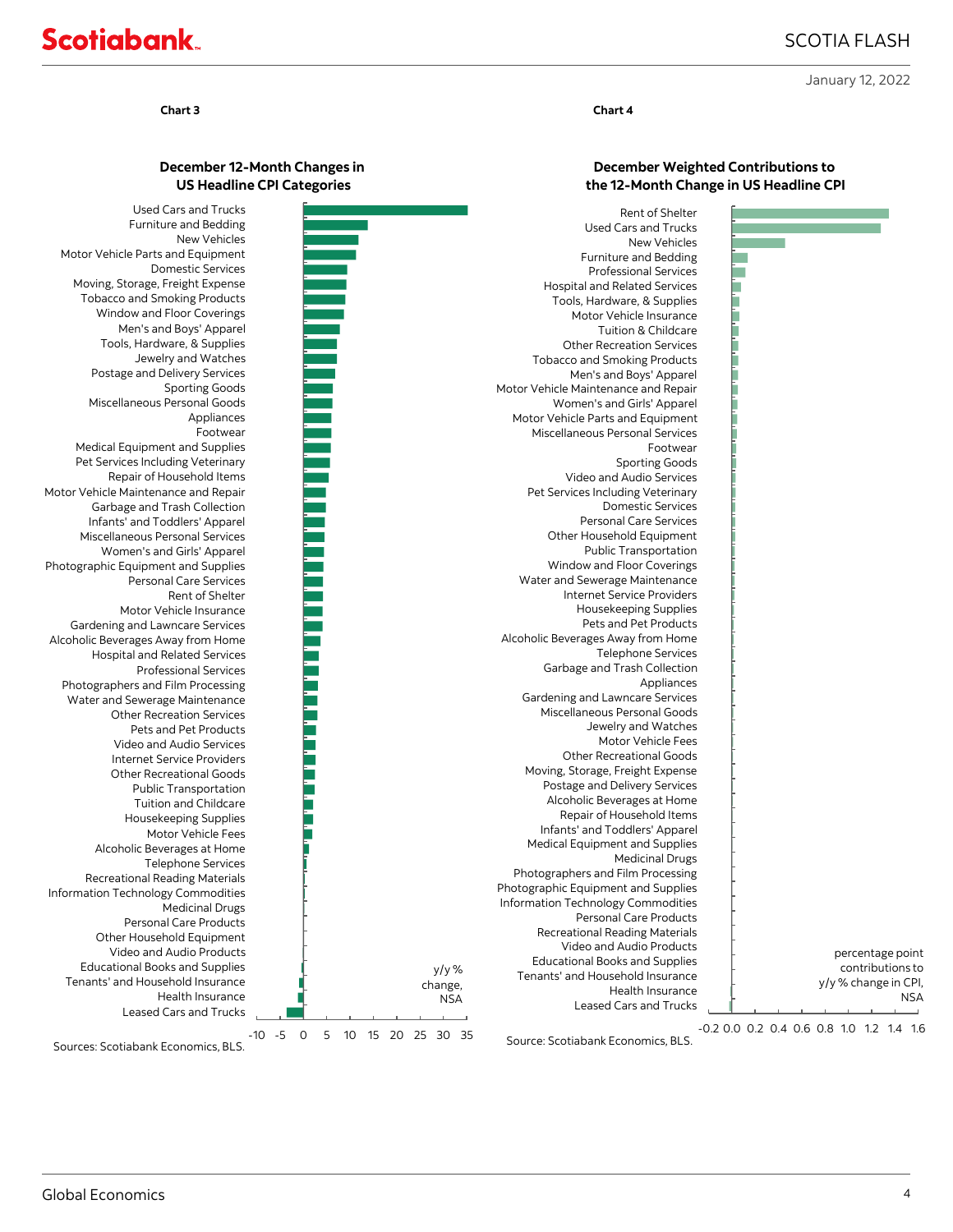January 12, 2022

# **Scotiabank**

**December Weighted Contributions to** 

## **Chart 5 Chart 6**

## **December Changes in US Headline CPI Categories**

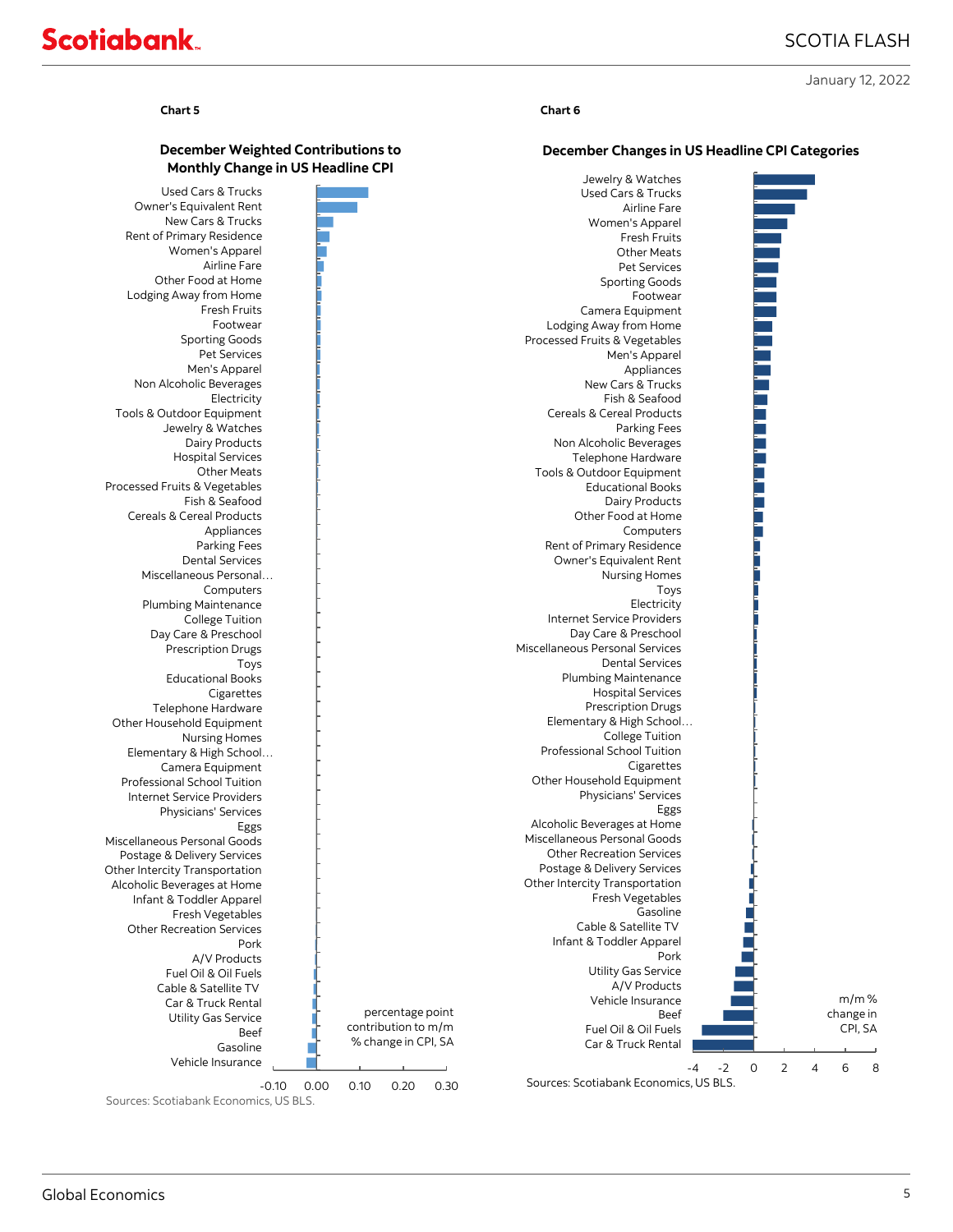## SCOTIA FLASH

January 12, 2022

## **Chart 7 Chart 8 Chart 9**

## **US Goods vs Services Inflation**



**Chart 10 Chart 11**







#### Sources: Scotiabank Economics, BLS. **Chart 16** Chart 17

### **US Cell Phone Service Inflation**





#### **US Food Prices**



## **Prescription Drug Prices Chart 13 Chart 14 Chart 15**



Sources: Scotiabank Economics, BLS.

#### **US Medical Care Insurance Inflation**







#### **Chart 12**



Sources: Scotiabank Economics, BLS.

## **Laundry Equipment Prices**



**Chart 18** 





Sources: Scotiabank Economics, BLS.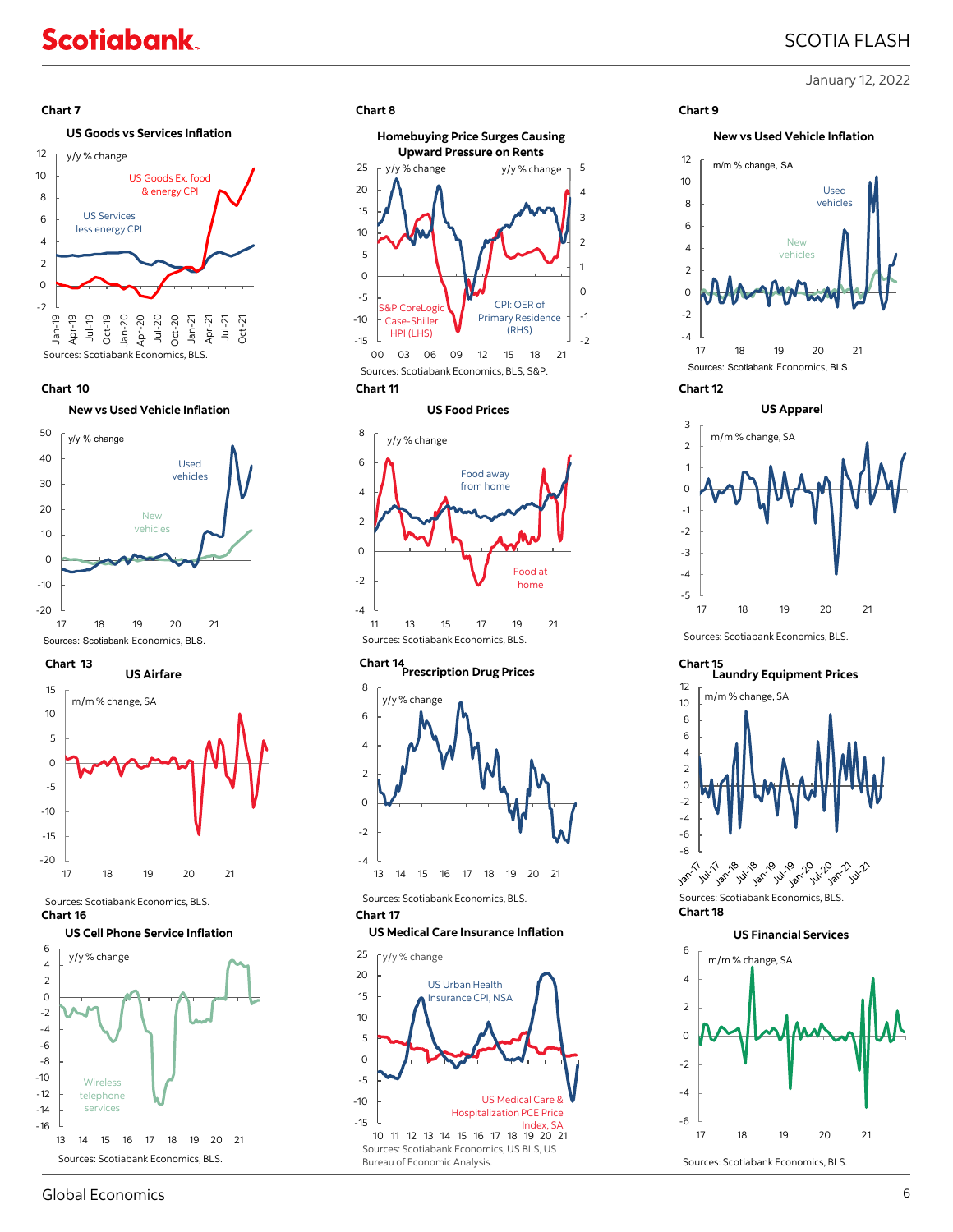| Dec 2021                                    |                                            |                                                              |                   |                | Weighted Contributions (ppts)* |         | 5-Year Pre-Pandemic  |           |         | 10-Year Pre-Pandemic  |           |         |
|---------------------------------------------|--------------------------------------------|--------------------------------------------------------------|-------------------|----------------|--------------------------------|---------|----------------------|-----------|---------|-----------------------|-----------|---------|
| US INFLATION COMPONENT BREAKDOWN            | y/y%<br>change                             | <b>Pandemic trend</b><br>10-year trend<br>(Jan 2019-Present) | $m/m$ %<br>change | Weights<br>(%) | y/y                            | m/m     | 2015-2019<br>avg.y/y | Std. Dev. | Z-Score | 2011-2019 avg.<br>y/y | Std. Dev. | Z-Score |
| Food                                        | 6.3                                        |                                                              | 0.5               | 14.00          | 0.88                           | 0.07    | 1.3                  | 0.8       | 6.6     | 1.7                   | 1.1       | 4.0     |
| Food, home                                  | 6.5                                        |                                                              | 0.4               | 7.73           | 0.50                           | 0.03    | 0.2                  | 1.1       | 5.6     | 1.2                   | 1.9       | 2.9     |
| Cereals & bakery products                   | 4.8                                        |                                                              | 0.4               | 0.98           | 0.05                           | 0.00    | 0.4                  | 0.9       | 5.0     | 0.9                   | 1.7       | 2.3     |
| Meats, poultry, fish & eggs                 | 12.5                                       |                                                              | $-0.4$            | 1.84           | 0.23                           | $-0.01$ | $-0.2$               | 3.2       | 3.9     | 2.1                   | 3.9       | 2.7     |
| Dairy & related products                    | 1.6                                        |                                                              | 0.7               | 0.75           | 0.01                           | 0.01    | $-0.6$               | 1.6       | 1.4     | 1.1                   | 3.1       | 0.2     |
| Fruits & vegetables                         | 5.0                                        |                                                              | 0.9               | 1.31           | 0.07                           | 0.01    | 0.4                  | 1.7       | 2.7     | 1.0                   | 2.0       | 2.0     |
| Non-alcoholic bevarages                     | 5.2                                        |                                                              | 0.8               | 0.92           | 0.05                           | 0.01    | 0.6                  | 1.0       | 4.4     | 0.5                   | 1.6       | 3.0     |
| Other food at home                          | 5.6                                        |                                                              | 0.6               | 1.94           | 0.11                           | 0.01    | 0.5                  | 0.6       | 8.0     | 1.0                   | 1.6       | 2.9     |
| Food, away                                  | 6.0                                        |                                                              | 0.6               | 6.26           | 0.38                           | 0.04    | 2.7                  | 0.3       | 11.1    | 2.5                   | 0.5       | 6.7     |
| Full services meals & snacks                | 6.6                                        |                                                              | 0.8               | 3.15           | 0.21                           | 0.03    | 2.6                  | 0.4       | 10.9    | 2.4                   | 0.5       | 8.4     |
| Limited services meals and snacks           | 8.0                                        |                                                              | 0.6               | 2.79           | 0.22                           | 0.02    | 2.8                  | 0.3       | 16.1    | 2.5                   | 0.7       | 7.8     |
| Food at employee sites and school           | $-49.3$                                    |                                                              | $-7.9$            | 0.07           | $-0.04$                        | $-0.01$ | 2.8                  | 2.4       | $-21.3$ | 2.8                   | 1.9       | $-27.2$ |
| Food from vending machines & mobile vendors | 4.8                                        |                                                              | $-1.5$            | 0.08           | 0.00                           | 0.00    | 3.1                  | 1.0       | 1.7     | 2.5                   | 1.3       | 1.7     |
| Other food away from home                   | 4.9                                        |                                                              | 0.6               | 0.17           | 0.01                           | 0.00    | 2.5                  | 1.3       | 1.8     | 2.3                   | $1.0\,$   | 2.6     |
| <b>Energy</b>                               | 29.3                                       |                                                              | $-0.4$            | 7.47           | 2.19                           | $-0.03$ | $-1.9$               | 10.0      | 3.1     | 1.6                   | 9.6       | 2.9     |
| Energy comm.                                | 48.9                                       |                                                              | $-0.6$            | 4.21           | 2.06                           | $-0.03$ | $-2.8$               | 17.0      | 3.0     | 3.0                   | 17.1      | 2.7     |
| Fuel oils & other fuels                     | 38.0                                       |                                                              | $-3.4$            | 0.19           | 0.07                           | $-0.01$ | $-2.3$               | 15.8      | 2.6     | 2.7                   | 14.4      | 2.5     |
| Motor fuel                                  | 49.5                                       |                                                              | $-0.5$            | 4.02           | 1.99                           | $-0.02$ | $-2.8$               | 17.1      | 3.1     | 3.0                   | 17.3      | 2.7     |
| Gasoline                                    | 49.6                                       |                                                              | $-0.5$            | 3.94           | 1.95                           | $-0.02$ | $-2.8$               | 17.1      | 3.1     | 3.0                   | 17.4      | 2.7     |
| Other                                       | 45.5                                       |                                                              | $-0.9$            | 0.09           | 0.04                           | 0.00    | $-2.3$               | 19.5      | 2.5     | 3.6                   | 17.9      | 2.3     |
| <b>Energy serv.</b>                         | 10.4                                       |                                                              | $-0.1$            | 3.26           | 0.34                           | 0.00    | 0.0                  | 2.4       | 4.2     | 0.5                   | 2.7       | 3.7     |
| Electricity                                 | 6.3                                        |                                                              | 0.3               | 2.45           | 0.15                           | 0.01    | 0.5                  | 1.5       | 3.9     | 1.0                   | 1.7       | 3.2     |
| Utility (piped gas service)                 | 24.1                                       |                                                              | $-1.2$            | 0.82           | 0.20                           | $-0.01$ | $-1.4$               | 7.5       | 3.4     | $-0.9$                | 7.3       | 3.4     |
| All items less food and energy              | 5.5                                        |                                                              | 0.6               | 78.54          | 4.32                           | 0.47    | 2.0                  | 0.2       | 15.5    | 1.8                   | 0.4       | 9.0     |
| Commodities less food and energy            | 10.7                                       |                                                              | 1.2               | 20.76          | 2.22                           | 0.25    | $-0.3$               | 0.4       | 28.3    | 0.2                   | 0.9       | 11.8    |
| <b>Household furnishings</b>                | 7.4                                        |                                                              | 1.3               | 3.32           | 0.25                           | 0.04    | $-0.8$               | 1.2       | 6.8     | $-0.9$                | 1.2       | 7.0     |
| Window & floor coverings                    | 8.7                                        |                                                              | 0.4               | 0.28           | 0.02                           | 0.00    | $-2.3$               | 1.7       | 6.4     | $-2.8$                | 1.8       | 6.5     |
| Furniture & bedding                         | 13.8                                       |                                                              | 2.0               | 0.99           | 0.14                           | 0.02    | $-0.3$               | 1.7       | 8.2     | $-0.9$                | 2.1       | 7.1     |
| Appliances                                  | 6.0                                        |                                                              | 1.1               | 0.22           | 0.01                           | 0.00    | $-1.2$               | 3.1       | 2.3     | $-1.6$                | 3.0       | 2.5     |
| Other household equipment                   | 5.3                                        | mumm                                                         | 0.9               | 0.52           | 0.03                           | 0.00    | $-3.5$               | 1.8       | 4.8     | $-3.7$                | 1.5       | $6.0\,$ |
| Tools & hardware                            | 7.2                                        |                                                              | 0.7               | 0.89           | 0.06                           | 0.01    | $-0.1$               | 1.0       | 7.0     | $-0.3$                | 1.2       | 6.2     |
| Housekeeping supplies                       | $2.1$ <sup><math>\overline{ }</math></sup> |                                                              | 1.0               | 0.88           | 0.02                           | 0.01    | 0.3                  | 1.2       | 1.5     | 0.4                   | 1.3       | 1.3     |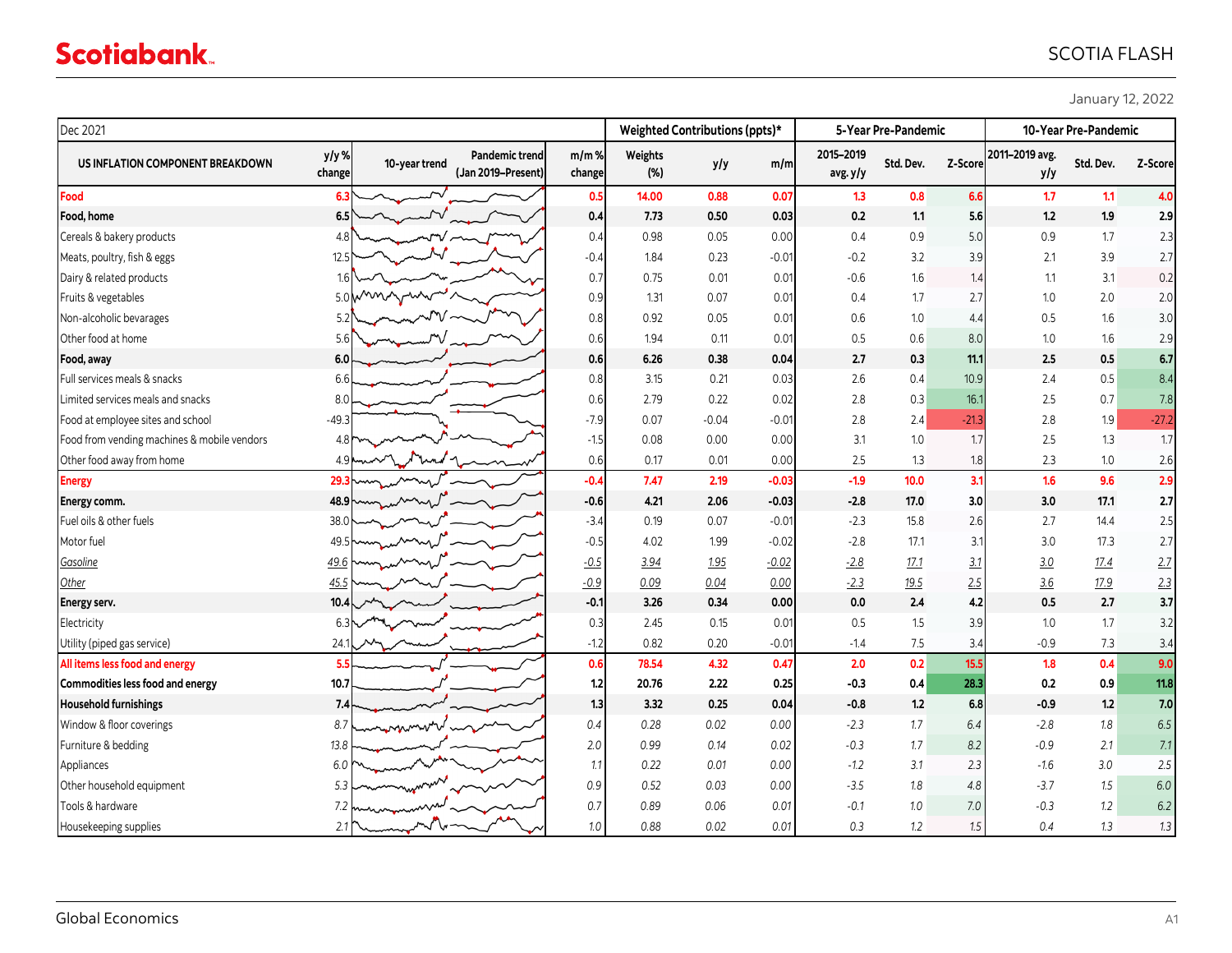| January 12, 2022 |
|------------------|
|------------------|

| Dec 2021                           |                                  |         | Weighted Contributions (ppts)* |      |         | 5-Year Pre-Pandemic |     |        | 10-Year Pre-Pandemic |         |        |
|------------------------------------|----------------------------------|---------|--------------------------------|------|---------|---------------------|-----|--------|----------------------|---------|--------|
| <b>Apparel</b>                     | 5.8                              | 1.7     | 2.73                           | 0.16 | 0.05    | $-0.5$              | 1.0 | 6.4    | 0.3                  | 1.7     | 3.1    |
| Men's & boys apparel               | 7.8                              | 1.1     | 0.69                           | 0.05 | 0.01    | $-0.3$              | 1.5 | 5.3    | 0.5                  | 2.3     | 3.2    |
| Women's & girls apparel            | 4.4                              | 2.2     | 1.10                           | 0.05 | 0.02    | $-1.3$              | 1.9 | 3.1    | $-0.1$               | 2.5     | 1.8    |
| Footwear                           | 6.0                              | $1.5\,$ | 0.65                           | 0.04 | 0.01    | 0.2                 | 1.3 | 4.3    | 0.8                  | 1.7     | 3.1    |
| Infant & toddler's apparel         | 4.6                              | $-0.7$  | 0.13                           | 0.01 | 0.00    | 0.4                 | 3.8 | 1.1    | 0.5                  | 3.6     | 1.2    |
| Jewlery & watches                  | 7.2                              | $4.0\,$ | 0.16                           | 0.01 | 0.01    | 1.0                 | 3.4 | 1.8    | 1.5                  | $3.8\,$ | 1.5    |
| Trans. less fuel                   | 21.8                             | 2.1     | 6.45                           | 1.41 | 0.14    | $-0.3$              | 0.9 | 24.9   | 0.4                  | 1.5     | 14.4   |
| New vehicles                       | 11.8                             | 1.0     | 3.86                           | 0.46 | 0.04    | 0.1                 | 0.7 | 17.8   | $0.8\,$              | 1.2     | 9.0    |
| Used cars & trucks                 | 37.3                             | 3.5     | 3.35                           | 1.25 | 0.12    | $-1.3$              | 2.1 | 18.6   | 1.1                  | 4.8     | 7.5    |
| Motor vehicle parts & equipment    | 11.3                             | 1.6     | 0.40                           | 0.05 | 0.01    | 0.2                 | 1.1 | 10.5   | 0.9                  | 2.2     | 4.8    |
| <b>Medical comm.</b>               | 0.4                              | 0.0     | 1.49                           | 0.01 | 0.00    | 2.1                 | 1.7 | $-1.0$ | 2.3                  | 1.5     | $-1.3$ |
| <b>Medicinal Drugs</b>             | 0.2                              | 0.1     | 1.63                           | 0.00 | 0.00    | 2.2                 | 1.8 | $-1.1$ | 2.3                  | 1.6     | $-1.3$ |
| Medical equipment & supplies       | 5.9                              | 0.5     | 0.07                           | 0.00 | 0.00    | 0.4                 | 1.2 | 4.4    | 0.3                  | 1.2     | 4.7    |
| Recreation comm.                   | 3.3                              | $-0.4$  | 1.76                           | 0.06 | $-0.01$ | $-2.6$              | 1.1 | 5.6    | $-2.3$               | 0.9     | 6.2    |
| Video & audio products             | $-0.1$                           | $-1.3$  | 0.20                           | 0.00 | 0.00    | $-10.1$             | 2.4 | 4.2    | $-9.2$               | 2.2     | 4.1    |
| Pets & pet products                | 2.7                              | 0.4     | 0.61                           | 0.02 | 0.00    | 0.4                 | 1.5 | 1.5    | 0.5                  | 1.5     | 1.5    |
| Sporting goods                     | 6.3                              | $-1.2$  | 0.61                           | 0.04 | $-0.01$ | $-0.7$              | 1.5 | 4.6    | $-0.6$               | $1.2\,$ | 5.7    |
| Photographic Equipment & supplies  | 4.3                              | 1.5     | 0.03                           | 0.00 | 0.00    | $-1.7$              | 4.6 | 1.3    | $-3.0$               | 4.0     | 1.8    |
| Recreational reading materials     | 0.3                              | $-1.2$  | 0.12                           | 0.00 | 0.00    | 1.6                 | 1.9 | $-0.7$ | 1.5                  | 1.8     | $-0.7$ |
| Other recreational goods           | 2.5                              | 0.2     | 0.34                           | 0.01 | 0.00    | $-6.5$              | 1.3 | 6.7    | $-5.2$               | 1.7     | 4.4    |
| Educ. & communication comm.        | 0.21                             | $-0.4$  | 0.50                           | 0.00 | 0.00    | $-3.7$              | 1.0 | 3.9    | $-3.5$               | 0.9     | 4.1    |
| Educational books & supplies       | $-0.4$                           | 0.1     | 0.10                           | 0.00 | 0.00    | 2.2                 | 3.0 | $-0.9$ | 3.6                  | 2.7     | $-1.5$ |
| IT commodities                     | 0.3                              | $-0.6$  | 0.38                           | 0.00 | 0.00    | $-6.1$              | 1.9 | 3.4    | $-6.8$               | 1.8     | 3.9    |
| Alcohol                            | 2.3 <sub>r</sub>                 | 0.5     | 1.00                           | 0.02 | 0.00    | 1.3                 | 0.3 | 3.0    | 1.4                  | 0.4     | 2.6    |
| Alcoholic beverages at home        | $1.2 \cdot$                      | $-0.1$  | 0.56                           | 0.01 | 0.00    | 0.8                 | 0.6 | 0.6    | 0.8                  | 0.5     | 0.8    |
| Alcoholic beverages away from home | 3.7                              | 1.0     | 0.44                           | 0.02 | 0.00    | 1.9                 | 0.5 | 3.9    | 2.2                  | 0.7     | 2.2    |
| Other goods                        | 4.6 k                            | 0.2     | 1.56                           | 0.07 | 0.00    | 1.4                 | 0.9 | 3.8    | 1.4                  | 0.7     | 4.5    |
| Tobacco & smoking products         | 9.0                              | 0.7     | 0.62                           | 0.06 | 0.00    | 4.3                 | 1.5 | 3.1    | 4.4                  | 3.8     | 1.2    |
| Personal care products             | 0.1                              | $-0.2$  | 0.64                           | 0.00 | 0.00    | $-0.3$              | 0.6 | 0.7    | $-0.1$               | 0.8     | $0.3$  |
| Miscellaneous personal goods       | سمهام<br>$6.2 \text{ h}$<br>mmmm | 0.1     | 0.20                           | 0.01 | 0.00    | $-2.4$              | 3.1 | 2.8    | $-1.7$               | 2.4     | 3.3    |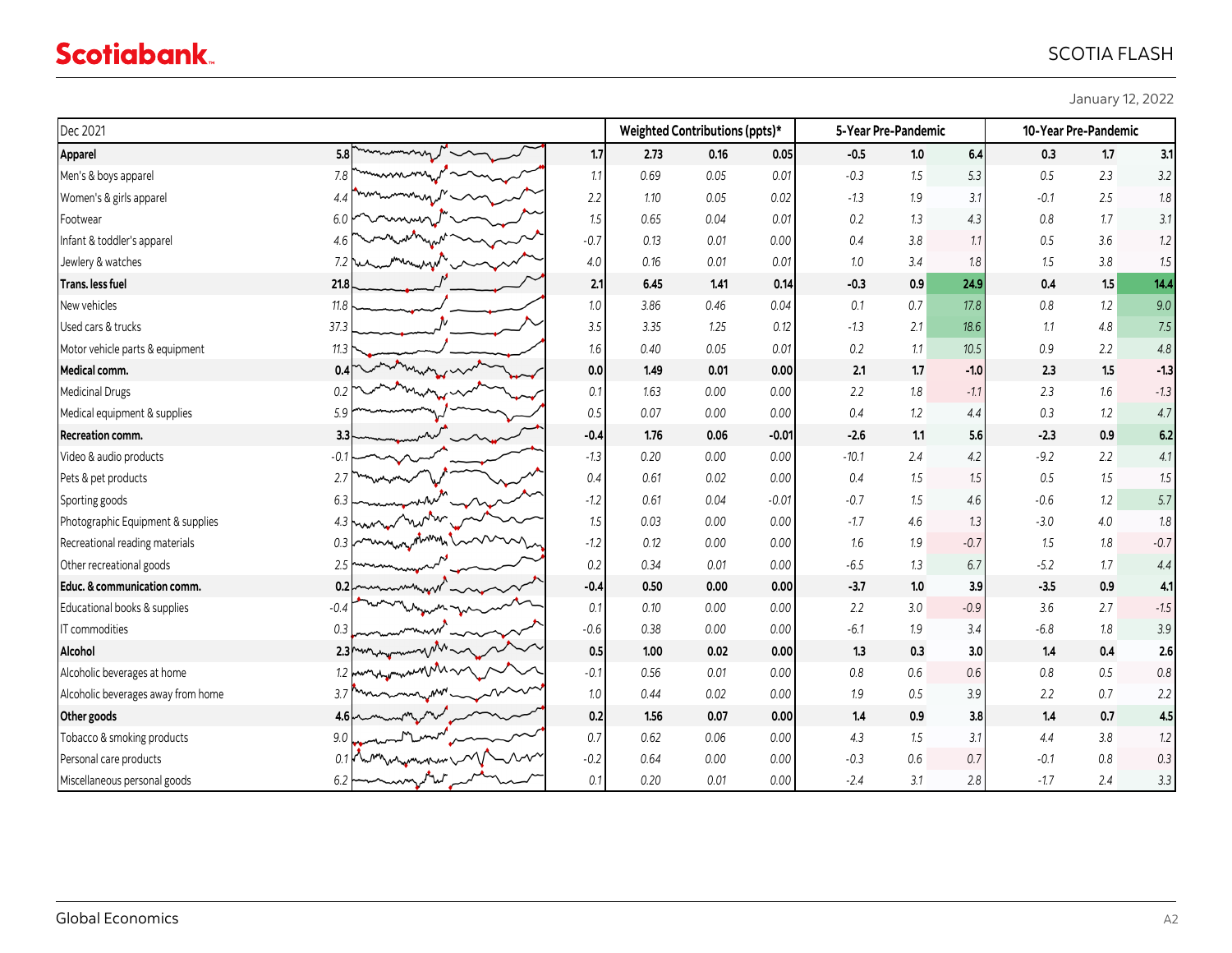January 12, 2022

| Dec 2021                            |                  |  |        |       | Weighted Contributions (ppts)* |         | 5-Year Pre-Pandemic |     |        | 10-Year Pre-Pandemic |       |        |
|-------------------------------------|------------------|--|--------|-------|--------------------------------|---------|---------------------|-----|--------|----------------------|-------|--------|
| Services less energy services       | 3.7 <sub>l</sub> |  | 0.3    | 57.78 | 2.14                           | 0.17    | 2.8                 | 0.2 | 3.8    | 2.4                  | 0.6   | 2.0    |
| <b>Shelter</b>                      | 4.1              |  | 0.4    | 32.43 | 1.33                           | 0.13    | 3.3                 | 0.2 | 4.8    | 2.5                  | 1.2   | 1.4    |
| Rent of shelter                     | 4.2              |  | 0.4    | 32.08 | 1.35                           | 0.13    | 3.3                 | 0.2 | 4.8    | 2.5                  | 1.2   | 1.5    |
| Rent of primary residence           | 3.3              |  | 0.4    | Z.59  | 0.25                           | 0.03    | 3.7                 | 0.1 | $-3.0$ | 2.9                  | 1.1   | 0.4    |
| Lodging away from home              | 23.9             |  | 1.2    | 0.98  | 0.24                           | 0.01    | 2.3                 | 2.0 | 10.7   | 2.2                  | 2.2   | 9.9    |
| OER of residences                   | 3.8              |  | 0.4    | 23.51 | 0.89                           | 0.09    | 3.2                 | 0.2 | 2.8    | 2.4                  | 1.1   | 1.3    |
| Tenants' & household insurance      | $-0.9$           |  | 0.2    | 0.34  | 0.00                           | 0.00    | 1.4                 | 1.2 | $-1.9$ | 2.3                  | 1.5   | $-2.1$ |
| Water, sewer, trash collection      | 3.5              |  | 0.4    | 1.07  | 0.04                           | 0.00    | 3.6                 | 0.6 | $-0.2$ | 4.3                  | 1.0   | $-0.8$ |
| Water & sewage maintenance          | 3.0              |  | 0.2    | 0.78  | 0.02                           | 0.00    | 4.0                 | 0.8 | $-1.1$ | 4.8                  | 1.4   | $-1.3$ |
| Garbage & trash collection          | 4.8              |  | 0.7    | 0.29  | 0.01                           | 0.00    | 2.5                 | 1.5 | 1.6    | 2.5                  | 1.1   | 2.1    |
| Household ops.                      | 8.4              |  | 1.1    | 0.89  | 0.07                           | 0.01    | 3.8                 | 1.3 | 3.7    | 2.6                  | 1.6   | 3.6    |
| Domestic services                   | 9.4              |  | 2.4    | 0.30  | 0.03                           | 0.01    | 2.0                 | 1.1 | 7.0    | 1.6                  | 1.0   | 7.5    |
| Gardening & lawncare                | 4.1              |  | 0.2    | 0.30  | 0.01                           | 0.00    | 4.3                 | 2.7 | $-0.1$ | 2.8                  | 2.6   | 0.5    |
| Moving, storage, freight            | 9.2              |  | 1.1    | 0.09  | 0.01                           | 0.00    | 5.6                 | 3.9 | 0.9    | 3.3                  | 3.9   | 1.5    |
| Repair of household items           | 5.4              |  | 0.1    | 0.12  | 0.01                           | 0.00    | 4.8                 | 2.1 | 0.3    | 4.2                  | 2.0   | 0.6    |
| <b>Medical serv.</b>                | 2.5              |  | 0.3    | 7.00  | 0.18                           | 0.02    | 2.9                 | 1.0 | $-0.4$ | 3.0                  | 0.8   | $-0.7$ |
| <b>Professional Services</b>        | 3.3              |  | 0.2    | 3.55  | 0.12                           | 0.01    | 1.5                 | 0.9 | 1.9    | 1.8                  | 0.8   | 1.8    |
| Hospital & related services         | nw<br>3.3        |  | 0.1    | 2.36  | 0.08                           | 0.00    | 3.8                 | 1.1 | $-0.5$ | 4.5                  | 1.3   | $-0.9$ |
| Health insurance                    | -1.2             |  | 1.6    | 1.09  | $-0.01$                        | 0.02    | 5.0                 | 5.8 | $-1.1$ | 3.6                  | 6.0   | $-0.8$ |
| Transportation serv.                | 4.2              |  | $-0.3$ | 5.01  | 0.21                           | $-0.02$ | 2.6                 | 1.1 | 1.4    | 2.6                  | $1.0$ | 1.6    |
| Leased cars & trucks                | -3.6             |  | $-3.6$ | 0.64  | $-0.02$                        | $-0.02$ | 0.5                 | 3.0 | $-1.4$ | $-1.6$               | 3.2   | $-0.6$ |
| Motor vehicle maintenance & repair  | 4.8              |  | $-0.1$ | 1.09  | 0.05                           | 0.00    | 2.2                 | 0.7 | 3.8    | 2.0                  | 0.6   | 4.9    |
| Motor vehicle insurance             | 4.1              |  | $-1.5$ | 1.56  | 0.06                           | $-0.02$ | 5.5                 | 2.6 | $-0.5$ | 4.8                  | 2.0   | $-0.4$ |
| Motor vehicle fees                  | 1.9              |  | 0.1    | 0.54  | 0.01                           | 0.00    | 1.8                 | 0.7 | 0.1    | 2.2                  | 1.9   | $-0.1$ |
| Public transportation               | 2.4              |  | 2.0    | 1.05  | 0.03                           | 0.02    | $-1.2$              | 1.5 | 2.4    | 1.0                  | 3.6   | 0.4    |
| <b>Recreation serv.</b>             | 3.3              |  | $-0.2$ | 3.86  | 0.13                           | 0.00    | 2.6                 | 0.7 | 1.1    | 2.3                  | 0.7   | 1.3    |
| Video & audio services              | 2.6              |  | $-0.7$ | 1.59  | 0.04                           | $-0.01$ | 2.7                 | 1.4 | $-0.1$ | 2.6                  | 1.3   | 0.0    |
| Pet services                        | 5.7              |  | 1.6    | 0.55  | 0.03                           | 0.01    | 3.1                 | 0.8 | 3.4    | 3.3                  | 0.9   | 2.6    |
| Photo services                      | 3.1              |  | $-1.5$ | 0.04  | 0.00                           | 0.00    | $-0.2$              | 2.0 | 1.6    | 0.8                  | 1.8   | 1.2    |
| Other recreation services           | 3.0              |  | $-0.1$ | 1.88  | 0.06                           | 0.00    | 2.4                 | 0.6 | 1.0    | 1.7                  | 1.1   | 1.2    |
| Educ. & communication serv.         | 1.7              |  | 0.     | 6.01  | 0.10                           | 0.01    | 0.4                 | 1.3 | 1.0    | 1.1                  | 1.3   | 0.5    |
| Tuition, school fees, child care    | 2.1              |  | 0.1    | 2.81  | 0.06                           | 0.00    | 2.8                 | 0.6 | $-1.2$ | 3.3                  | 0.8   | $-1.6$ |
| Postage & delivery                  | 6.8              |  | $-0.2$ | 0.11  | 0.01                           | 0.00    | 2.3                 | 2.0 | 2.3    | 3.3                  | 2.0   | 1.8    |
| Telephone services                  | 0.7              |  | 0.0    | 2.25  | 0.02                           | 0.00    | $-2.4$              | 3.0 | 1.0    | $-1.3$               | 2.4   | 0.8    |
| Internet services                   | 2.6              |  | 0.3    | 0.86  | 0.02                           | 0.00    | $-0.2$              | 1.5 | 1.9    | 0.1                  | 1.3   | 1.9    |
| Other personal serv.                | 4.3              |  | 0.7    | 1.64  | 0.07                           | 0.01    | 2.7                 | 0.7 | 2.4    | 2.4                  | 0.6   | 3.0    |
| Personal care services              | 4.2              |  | 0.8    | 0.67  | 0.03                           | 0.01    | 2.3                 | 0.7 | 2.7    | 1.8                  | 0.8   | 2.9    |
| Miscellaneous personal services     | 4.5              |  | 0.7    | 0.96  | 0.04                           | 0.01    | 2.9                 | 0.9 | 1.8    | 2.7                  | 0.7   | 2.5    |
| *Number may not add due to rounding |                  |  |        |       |                                |         |                     |     |        |                      |       |        |
| Sources: Scotiabank Economics, BLS. |                  |  |        |       |                                |         |                     |     |        |                      |       |        |